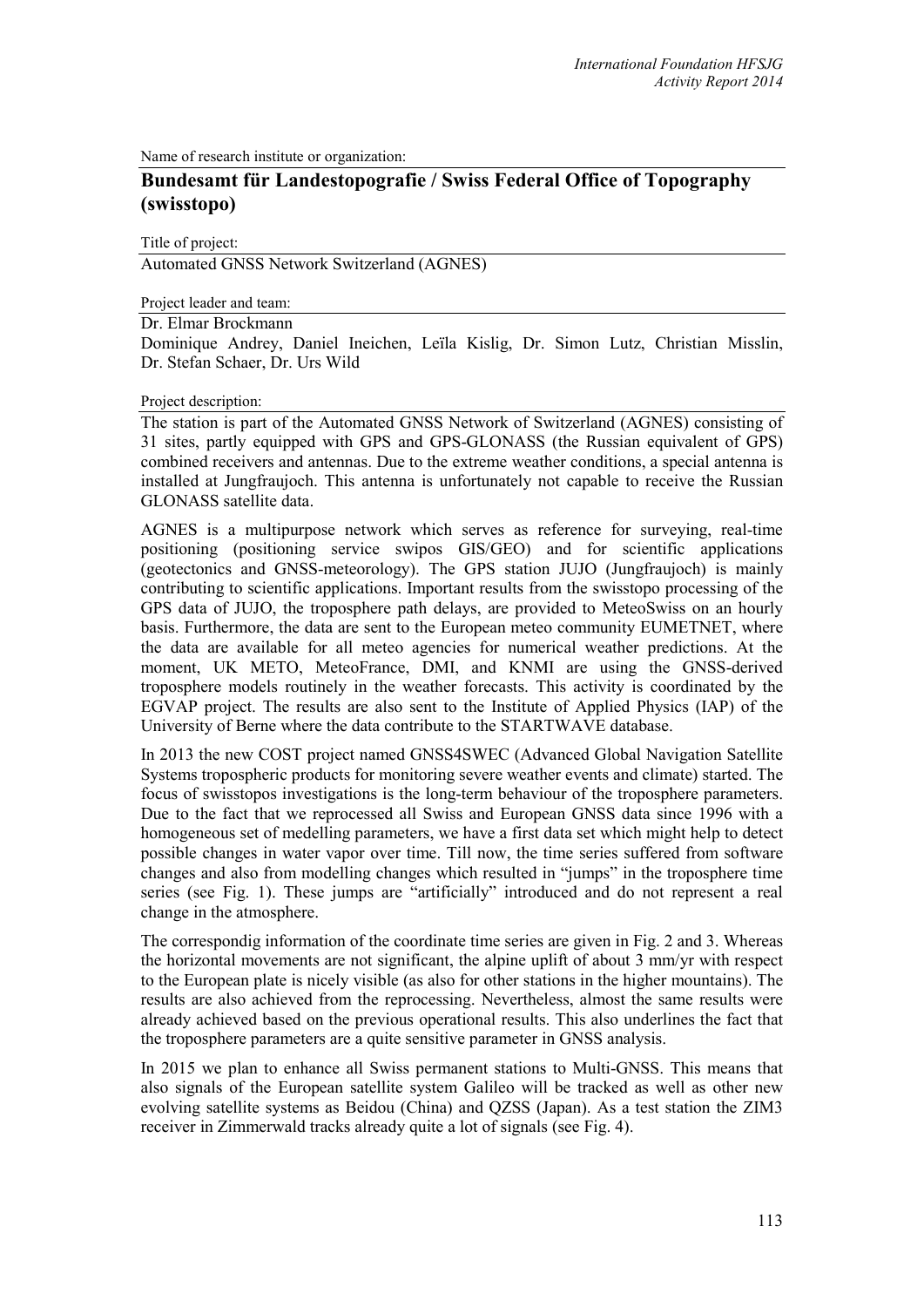

Zenith Total Delay Difference for station JUJO in [mm]

*Figure 1. Troposphere estimates of JUJO: Difference of the reprocessing results and the results of the (old) operational processing. The "jumps" are purely artificial and are associated to model changes or changes of the software. Since 2007 the differences are smaller and without a significant bias due to similar software and models.*



*Figure 2. Coordinate time series of station JUJO (status Jan 5, 2015). The drift in the up timeseries shows the vertical uplift of the station with respect to the stable part of the Eurasian plate. Horizontally, the differences are plotted with respect to station ZIMM (Zimmerwald). The vertical movement of JUJO is 3.3 mm/yr.*

<sup>15/10/2014 17:58</sup>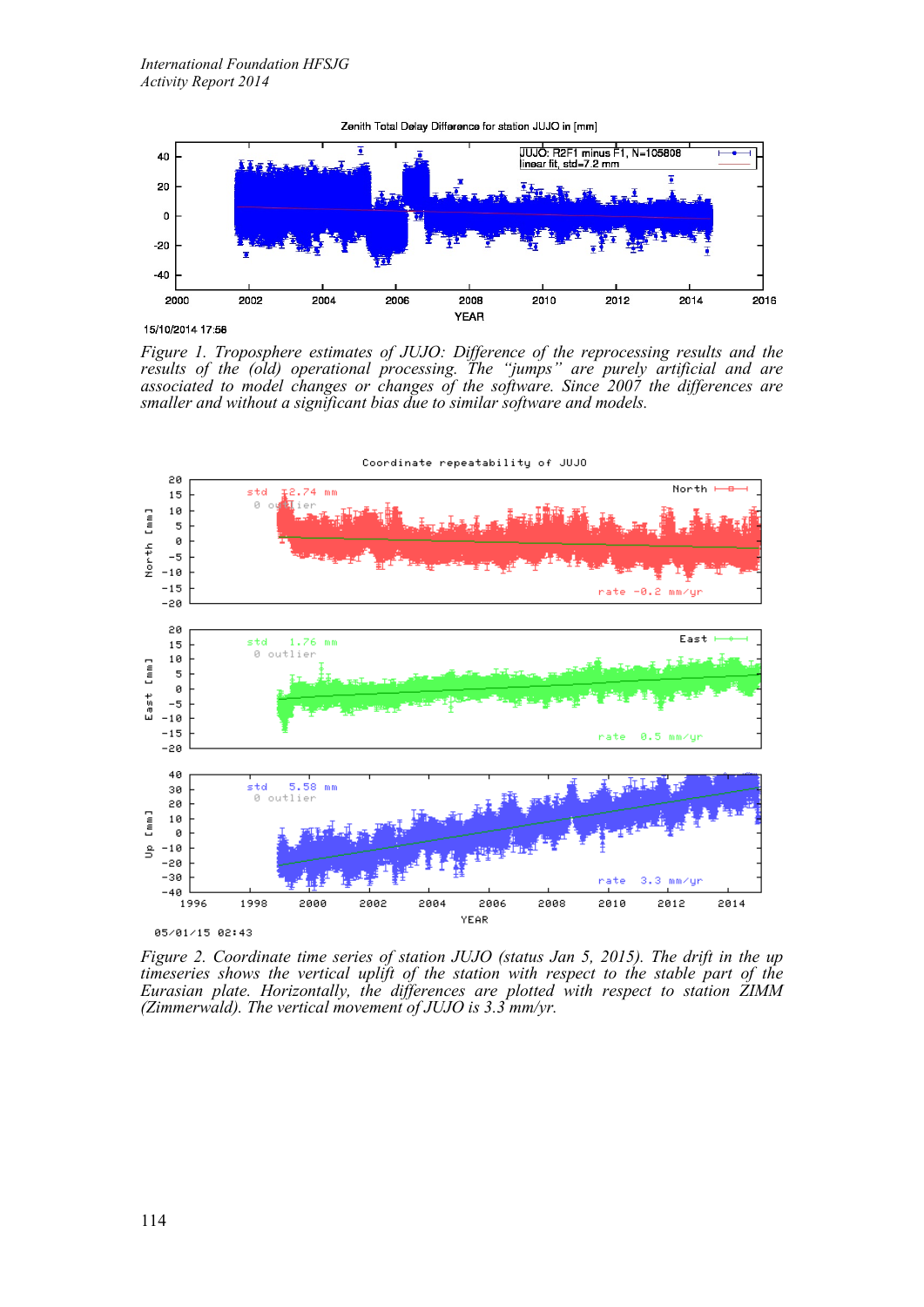

*Figure 3. Upper plot: Vertical movements and the uncertainty ellipse of the Swiss permanent stations (status Jan 5, 2015). Reference is the stable part of the Eurasian plate. The movement of JUJO is 3.3 mm/yr. Lower plot: Horizontal movements with respect to station Zimmerwald (status Jan 5, 2015).*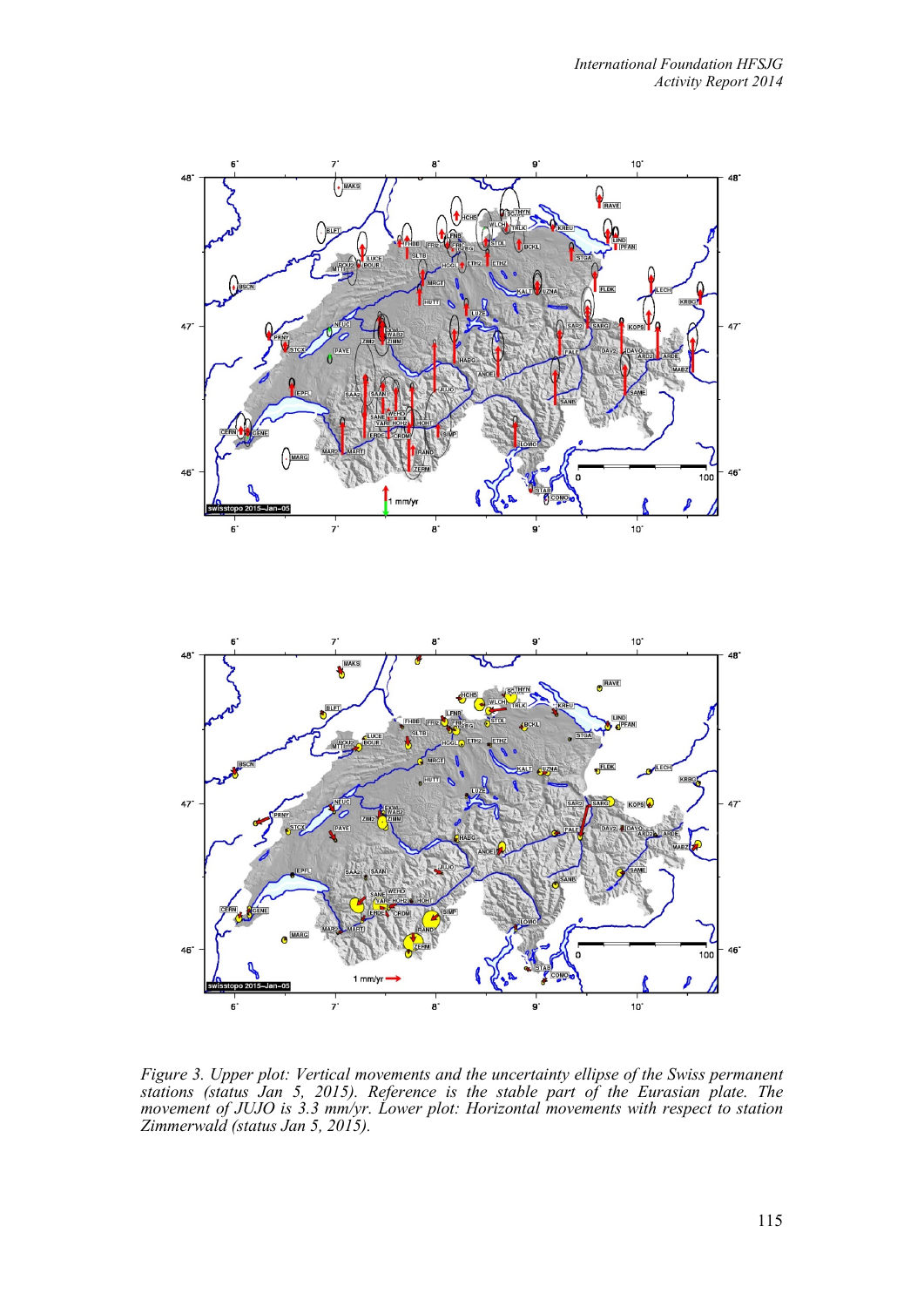

*Figure 4. Satellite signals observed at test station ZIM3 in Zimmerwald. Beside 32 GPS satellites and 24 GLONASS satellites, 10 Beidou and 2-5 Galileo satellites were tracked between December 2014 and January 4, 2015.*

#### Key words:

GPS, GLONASS, GNSS, Meteorology, Positioning, Integrated Water Vapor, Zenith Path Delay, GPS Tomography, Geotectonic

#### Internet data bases:

[http://www.swisstopo.ch/pnac;](http://www.swisstopo.ch/pnac) <http://egvap.dmi.dk/> <http://www.iapmw.unibe.ch/research/projects/STARTWAVE/>

Collaborating partners/networks:

Astronomical Institute (AIUB), University of Berne MeteoSwiss, Zurich and Payerne Institute of Applied Physics (IAP), University of Berne Institute of Geodesy and Photogrammetry, ETH Zürich E-GVAP II (EUMETNET GPS Water Vapor Programme) GNSS4SWEC (COST EU project)

Scientific publications and public outreach 2014:

### **Refereed journal articles and their internet access**

Lutz S., G. Beutler, S. Schaer, R. Dach, A. Jäggi, CODE's new ultra-rapid orbit and ERP products for the IGS, GPS Solutions, doi: 10.1007/s10291-014-0432-2 (paper accepted Dec. 6, 2014).

Lutz S., P. Steigenberger, M. Meindl, G. Beutler, K. Sosnica, S. Schaer, R. Dach, D. Arnold, D. Thaller, A. Jäggi, Impact of the arclength on GNSS orbits, the Geocenter, and the EOPs, GPS Solutions (paper in prep., received Dec. 15, 2014).

#### **Conference papers**

Brockmann E. et al., National Report of Switzerland, EUREF-Symposium, Vilnius, Lithuania, June 1-7, 2014.

Brockmann E., O. Bock, R. Dach, G. Dick, J. Dousa, U. Hugentobler, R. Pacione, Reprocessing Activities as possible contribution to GNSS4SWEC, GNSS4SWEC workshop, Munich, Germany, February 25-28, 2014.

Brockmann E., Intercomparison of ZTD solutions: operational – reprocessed (global, kontinental), GNSS4SWEC workshop, Varna, Bulgary, September 9-13, 2014.

Brockmann E., Status of the working progress in Switzeland, GNSS4SWEC workshop, Varna, Bulgary, September 9-13, 2014.

Brockmann E., swisstopo Report for EGVAP 2014, EGVAP expert meeeting, Exeter, United Kingdom, October 2014.

Ineichen D., E. Brockmann, S. Schaer, Reprocessing activities at swisstopo, EUREF-Symposium, Vilnius, Lithuania, June 1-7, 2014.